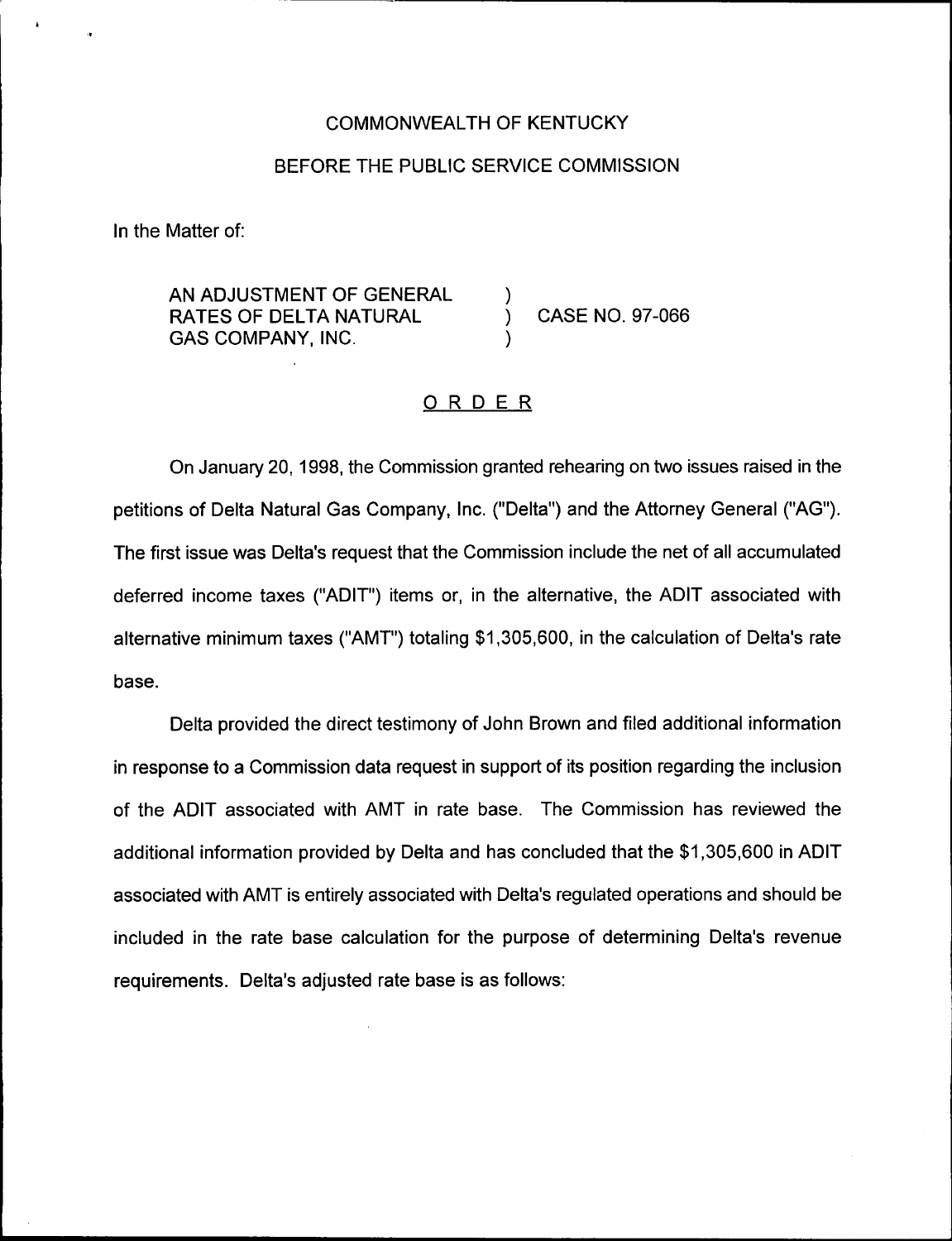#### NET INVESTMENT RATE BASE

| <b>Utility Plant</b>                     | \$95,382,553 |
|------------------------------------------|--------------|
| <b>Accumulated Depreciation</b>          | (27,002,227) |
| <b>Net Utility Plant</b>                 | 68,379,781   |
| <b>CWIP</b>                              | 1,350,673    |
| <b>Working Capital Allowance</b>         | 977,253      |
| Prepayments                              | 270,741      |
| <b>Materials and Supplies</b>            | 582,116      |
| Gas in Storage                           | 431,187      |
| <b>Unamortized Debt Issuance Costs</b>   | 2,371,035    |
| Less:                                    |              |
| <b>Accumulated Deferred Income Taxes</b> | 7,389,051    |
| <b>Advances for Construction</b>         | 222,426      |
| <b>Net Investment Rate Base</b>          | \$66,751,309 |

The second issue was the AG's request regarding the calculation of income taxes. In his rehearing petition, the AG stated that he had been unable to replicate the income taxes totaling \$1,015,659 as calculated by the Commission. The AG, therefore, requested the Commission reconcile the \$1,015,659 income tax total included in the original rate Order with the \$992,159 income tax figure the AG calculated based on the allowed revenues and expenses. In its January 20, 1998 Order granting rehearing, the Commission stated that it had discovered a data entry error that, when corrected, reconciled the AG's calculation with the Commission's calculation and resulted in a reduction of approximately \$39,000 in Delta's revenue requirements. The Commission further stated that it would correct this error upon final resolution of all outstanding issues and has done so in this Order.

Based upon the Commission's findings and determinations herein, Delta's revenue requirements are as follows: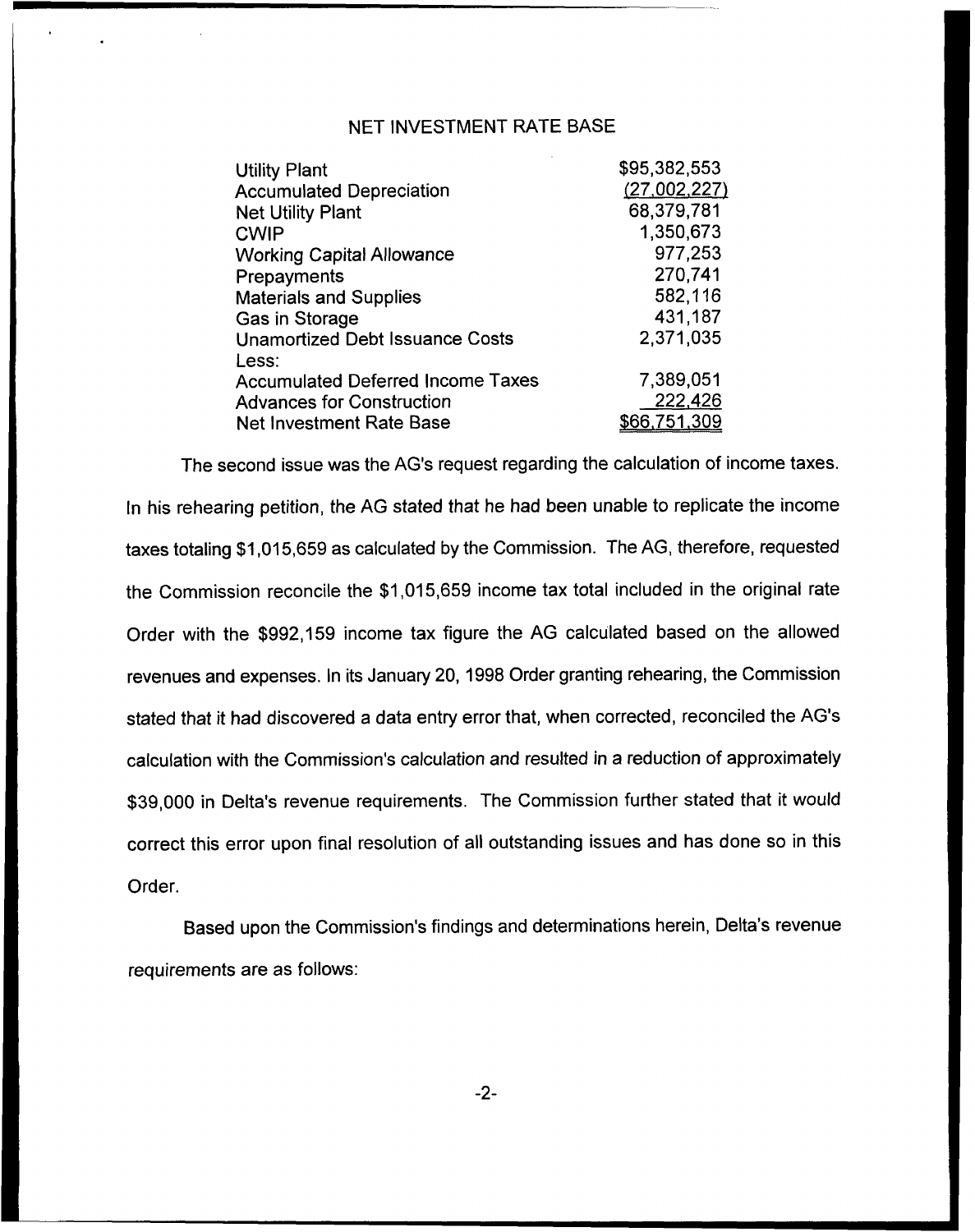| <b>Investment Rate Base</b>          | \$66,751,309 |
|--------------------------------------|--------------|
| <b>Rate of Return</b><br>$\mathbf x$ | 9.0772%      |
| <b>Required Operating Income</b>     | 6,059,150    |
| <b>Adjusted Operating Income</b>     | 4,958,010    |
| Deficiency                           | 1,101,140    |
| Uncollectibles<br>$\ddot{}$          | 4,898        |
| <b>PSC Assessment</b>                | 2,290        |
| <b>Income Taxes</b>                  | 719,203      |
| <b>Required Increase</b>             | 1,827,531    |

This represents a \$157,728 addition to the increase of \$1,669,803 approved in the Commission's December 8, 1997 Order. The increase should be allocated to the General Service .1-200 Mcf block, consistent with the rate increase allocation used in that same Order.

#### SUMMARY

After consideration of the evidence of record and being otherwise sufficiently advised, the Commission finds that:

The rates in the Appendix are the fair, just and reasonable rates for Delta and  $1.$ will produce gross annual revenues as found reasonable herein.

2. Delta's rate base should be adjusted to include the impact of the ADIT associated with AMT.

3. Delta's allowable expenses should be corrected to reflect adjusted income taxes totaling \$992,159.

IT IS THEREFORE ORDERED that:

1. The rates in the Appendix to this Order are approved for service rendered on and after the date of this Order.

2. Within 30 days from the date of this Order, Delta shall file with this Commission revised tariff sheets setting out the rates and charges approved herein.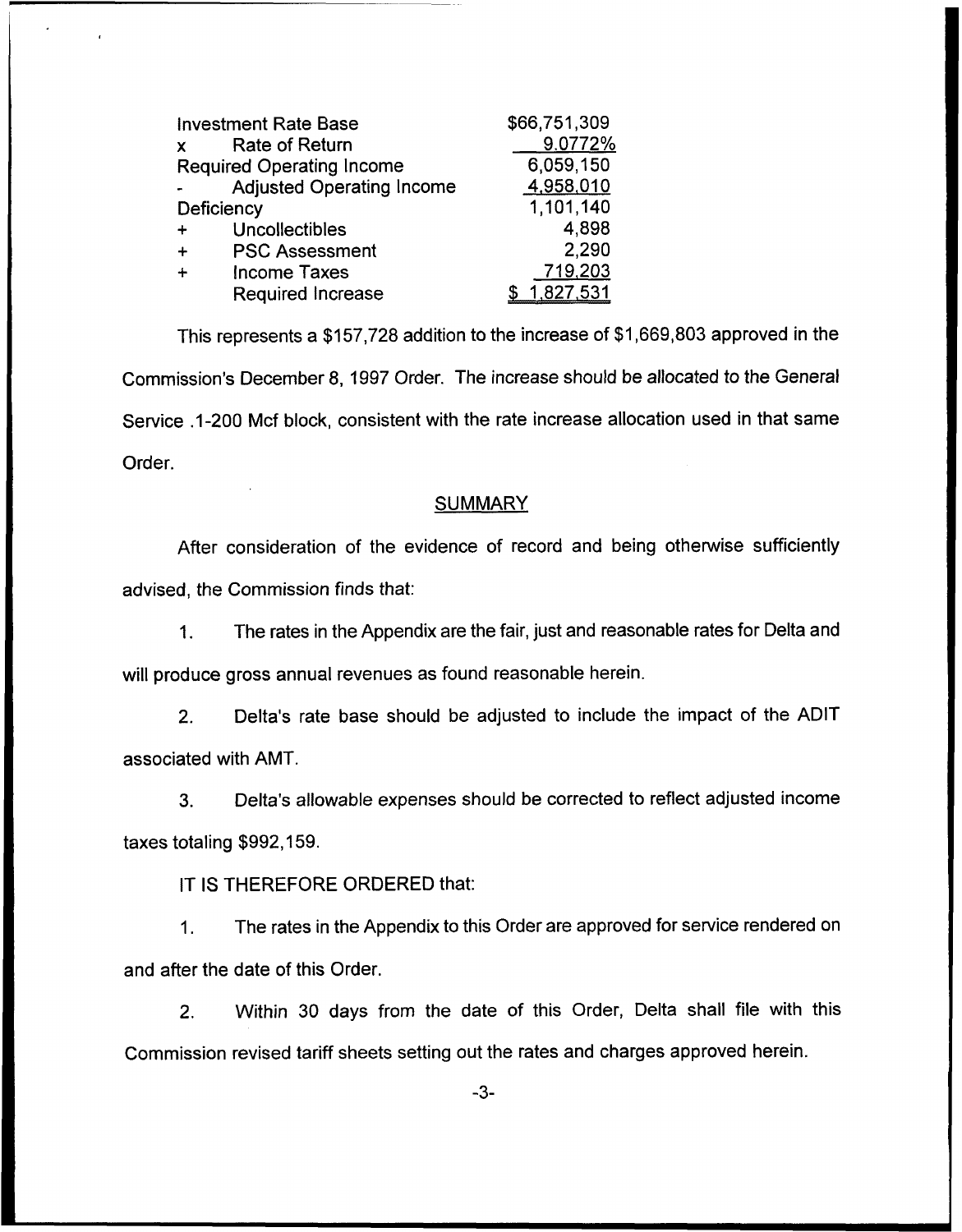Done at Frankfort, Kentucky, this 1st day of Nay, 1998.

# PUBLIC SERVICE COMMISSION

ketn **Chairman** 

Vice Chairman

Ues

**Commissioner** 

ATTEST:  $\epsilon$ n

Executive Director